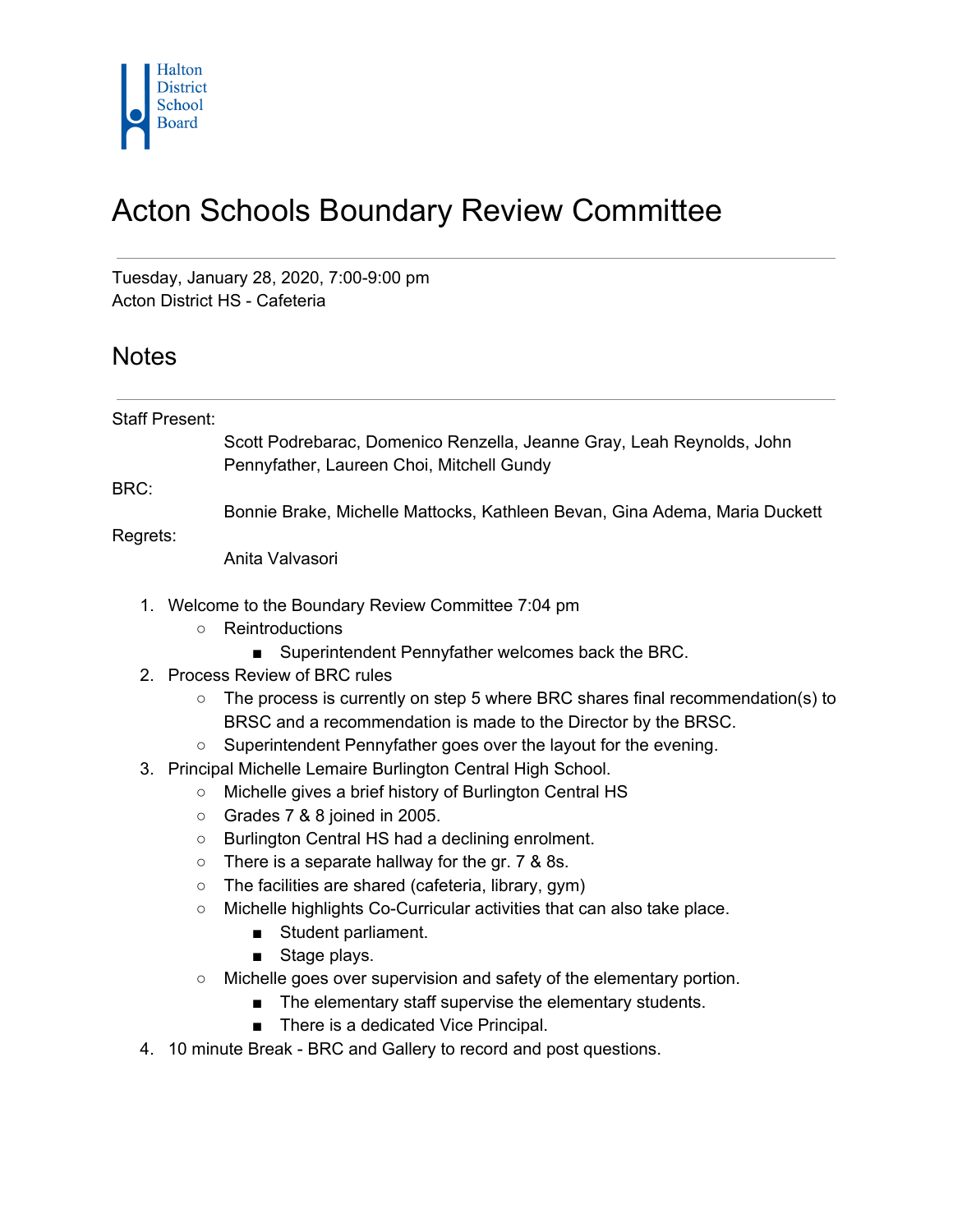- A number of questions were posted by members of the BRC and the Gallery and many of the questions were answered by Principal Lamaire from the Burlington Central school experience and perspective.
- Q: Can you comment on the level of engagement and belonging?
	- A: We have the "Have You Say" and the "T.G.M." data. The school has a sense of community.
- Q: How do you address concerns about younger students being exposed to older student behavior?
	- A: There is a high level of supervision at the school. They are also separated by space and time when they are not under "supervision".
- Q: How much does the separation impact the mixing?
	- A: It is more so because of the supervision, scheduling and the timing of the breaks. There is always someone supervising the students.
- Q: How did you share successes with parents in the beginning months?
	- A: Parents are involved with the school (teachers, staff & admin). It is normal to have anxiety about something like this.
- Q: Will the gym facilities be able to accomodate the grade 7 and 8 students?
	- A: Yes.
- Q: How do you handle joint washrooms?
	- A: There are dedicated grade 7 and 8 washrooms. There was a situation when during construction students had to use the other washrooms for a time. There were no issues, as the staff were very specific on how to access the washroom and how to use them.
- Q: Will there be a seperate entrance?
	- A: Not at Burlington Central HS, there are multiple entrances.
- Q: How will they have recess?
	- A: Half of the break was nutrition and half was going outside.
- Q: Are grade 7 and 8 students allowed off school property at break?
	- A: No, there is a privilege to be signed out by the parent. And that is only the second nutrition break.
- Q: Do they still have food days?
	- A: They have a servery/cafeteria.
- Q: Do the kids eat in the classroom?
	- A: No, there is a cafeteria. Students only eat in classrooms if the cafeteria is closed for special events which are few and far between.
- Q: Are the 7 and 8 able to be integrated into special days?
	- A: Yes, the 7s and 8s are able to be as involved as well as come up with ideas.
- Q: Are there a lot of online courses?
	- A: Not a lot at Burlington Central but there are some.
- Q: Did you lose your auto shop?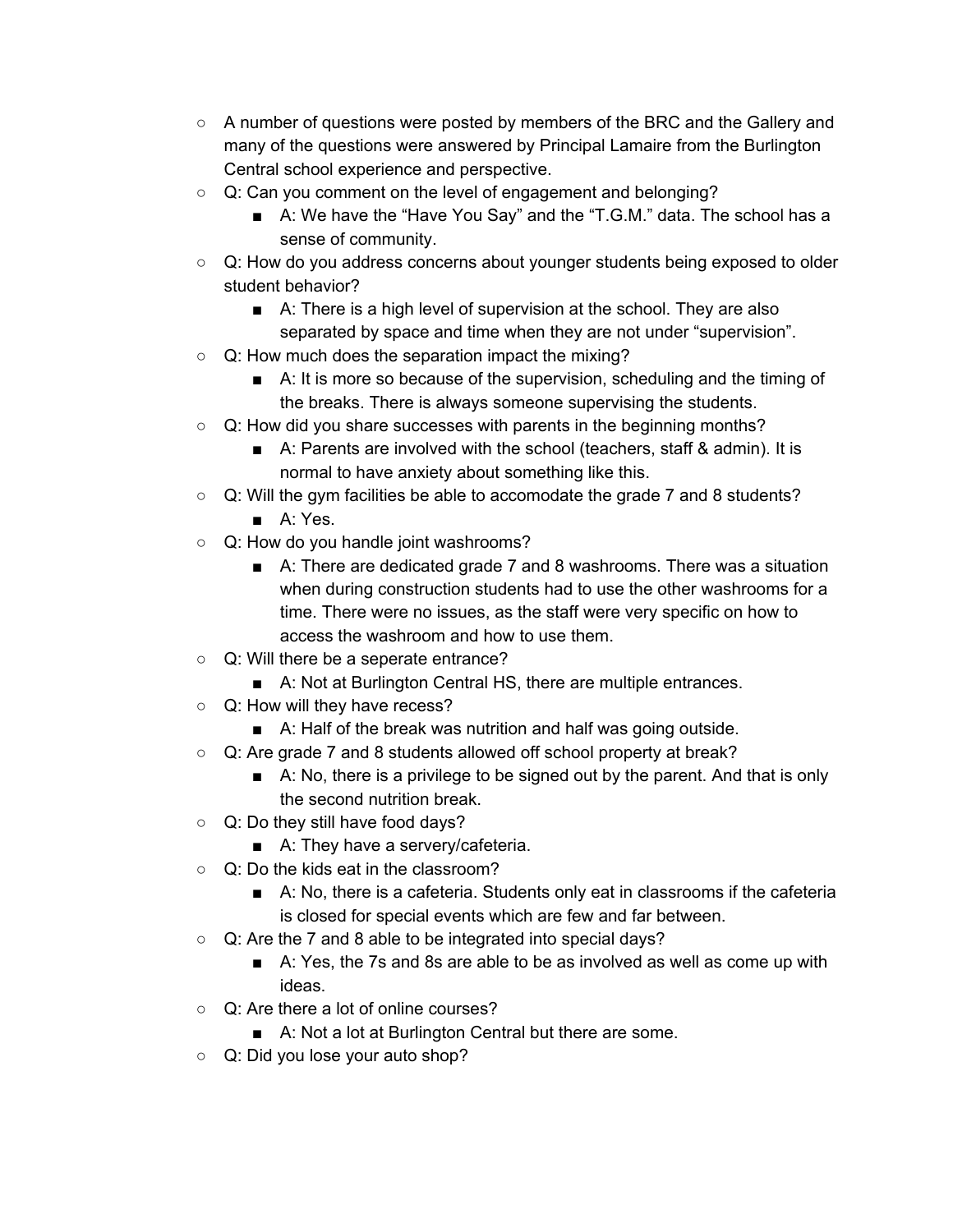- A: It was an empty room at the time Michelle became principal. It has since turned into a robotics club as well as an introduction to programming for the 7 and 8s.
- Q: Does this model deliver greater results with academics and reduced behaviour?
	- A: There isn't an increase, it is about the same.
- Q: Are there more course offerings?
	- A: It is based on course requests.
- Q: What didn't go smoothly during the transition?
	- A: Michelle wasn't there at the time, she was surprised about the high level of supervision initially.
- Q: What are some of the negatives about the 7-12?
	- A: Engage the students and get more integration between the two groups.
	- A: The different schedules between elementary and secondary make it harder for collaboration between the teachers and staff.
- Q: How long have you been the principal?
	- A: 3 years.
- Q: Are the budgets the same?
	- A: There are 2 budgets one for elementary and one for secondary.
	- A: Some items can be used for both groups, such as basketball equipment.
- Q: What are some challenges at the start?
	- A: Michelle came in with a secondary mindset and had to learn about the 7-12 model.
- $\circ$  Q: How long does it take for the 7-12 to get used to the new environment?
	- A: It is similar to the 8-9 transition but not as drastic, as they are still heavily structured and supervised.
	- A: All that is changing is the building.
- Q: What has history shown about the 7s and their ability to adjust into the new system?
	- A: It has been consistent, there is no data that shows it is detrimental.
- Q: Can you summarize the difference between Aldershot Elementary and Burlington Central Elementary?
	- A:There are a lot of similarities, however Michelle is not sure about the specifics at Aldershot Elementary.
	- A: The Acton model will be up to the integration committee.
- Q: What are the supports for the 6 to 7s?
	- A: There are open houses for parents and students to come see the school.
	- A: There is also one for the 8-9 transition but they typically already know the building.
- 5. Questions for the BRSC
	- Q: Is there a threat of school closings in Acton?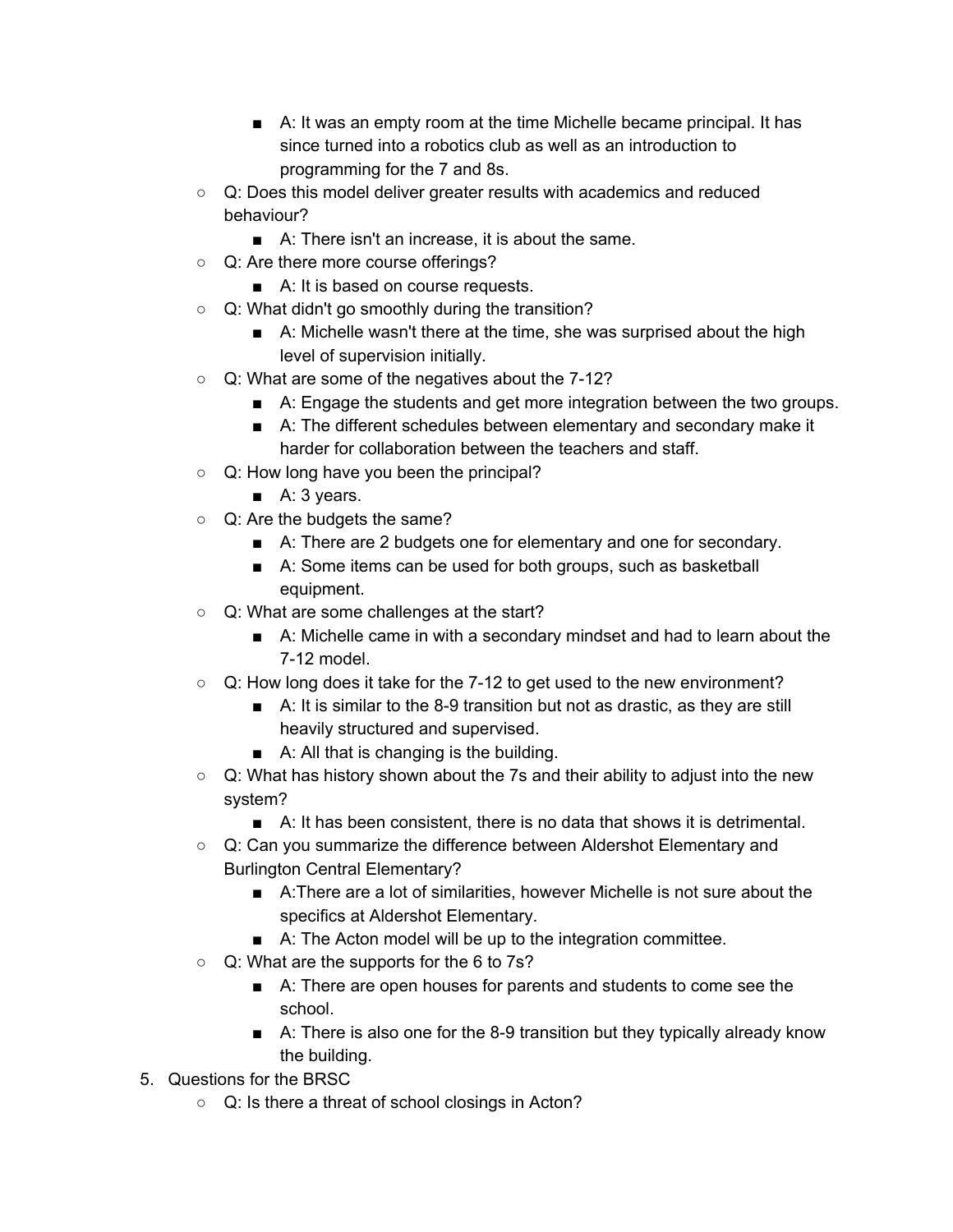- A: No, there is no threat of any of the schools closing, they are small and will most likely remain small.
- Q: What are the changes?
	- A: It is up to the integration committee to decide how seperated the elementary portion is, if the option is approved.
	- A: Superintendent Podrebarac thinks there may be segregation initially but could be subject to change as time goes on.
	- A: There may be addition of lockers and additional changes to prepare the space for the 7 and 8s.
- Q: Will the school be short on classroom spaces?
	- $\blacksquare$  A: No.
- Q: How does the school receive new programs?
	- A: Keeping the additional percentage of students (from 8 to 9) would over time add that additional percentage of students needed for those programs
	- A: Most of the students love the experience and choose to say.
- Q: How long would it take to get those programs that are not offered?
	- A: It depends on the requests and interests.
	- A: However, bringing over the 7 and 8 staff brings the programs and interests with them.
	- A: If there were an extra 50 or so students that then enables the school to offer a wider selection of programs.
	- A: However, there needs to be that interest (what courses can we offer to meet the needs of the kids.)
- Q: Student voice?
	- A: Yes, they are part of the integration committee.
- 6. Community Feedback Review by members of the BRC
	- Mitchell Gundy presents and goes over the feedback that was given from the Public Information Feedback Form.
- 7. Remaining points of clarification or issues.
	- Transportation One sibling could get bussing for elementary and the other may have to walk to high school?
		- The way to address this is courtesy seat bussing.
		- The 11s and 12s typically avoid bussing.
	- Will there be renovations to Acton District??
		- It is something we could look at, "small capital projects".
	- Custody arrangements (locks and doors)?
		- The school has to abide by custody arrangements. The school is aware of who enters the school.
		- The principal will have to look at how we change the school to make it a safe environment.
	- Gym M.S.B. has 2 gyms will Acton District be able to accommodate?